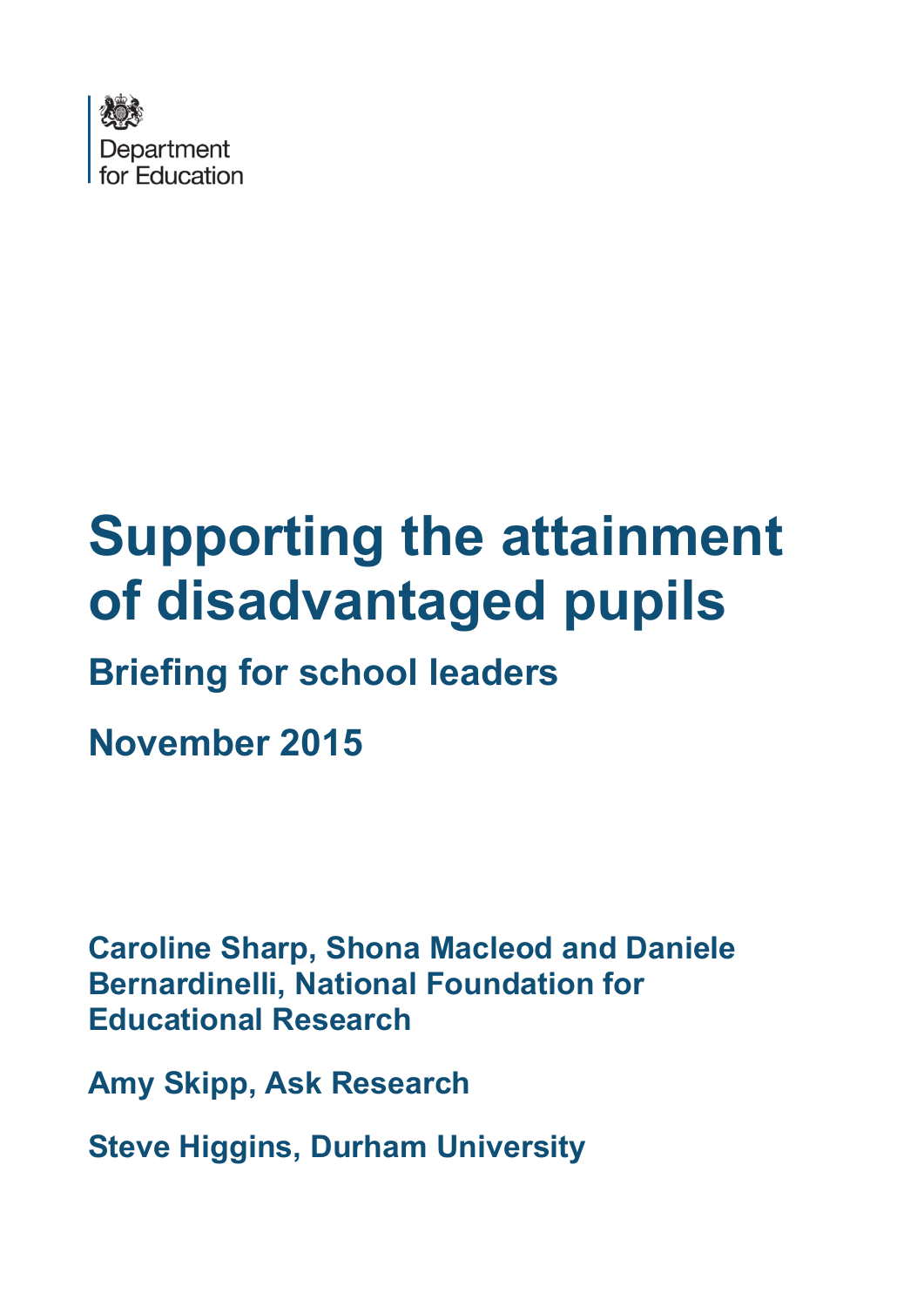# **Contents**

| Foreword by Sam Gyimah MP                                                           | 3              |
|-------------------------------------------------------------------------------------|----------------|
| About this briefing                                                                 | 5              |
| Why is it so important to ensure disadvantaged pupils achieve their full potential? | 5              |
| What is the most effective way to support disadvantaged pupils' achievement?        | $\overline{7}$ |
| Taking stock of your school's approach                                              | 10             |
| What more can schools do to support disadvantaged pupils?                           | 12             |
| What can school leaders do?                                                         | 13             |
| School 'risk factors' and how to address them                                       | 14             |
| Resources for schools                                                               | 16             |
| References cited in the text                                                        | 17             |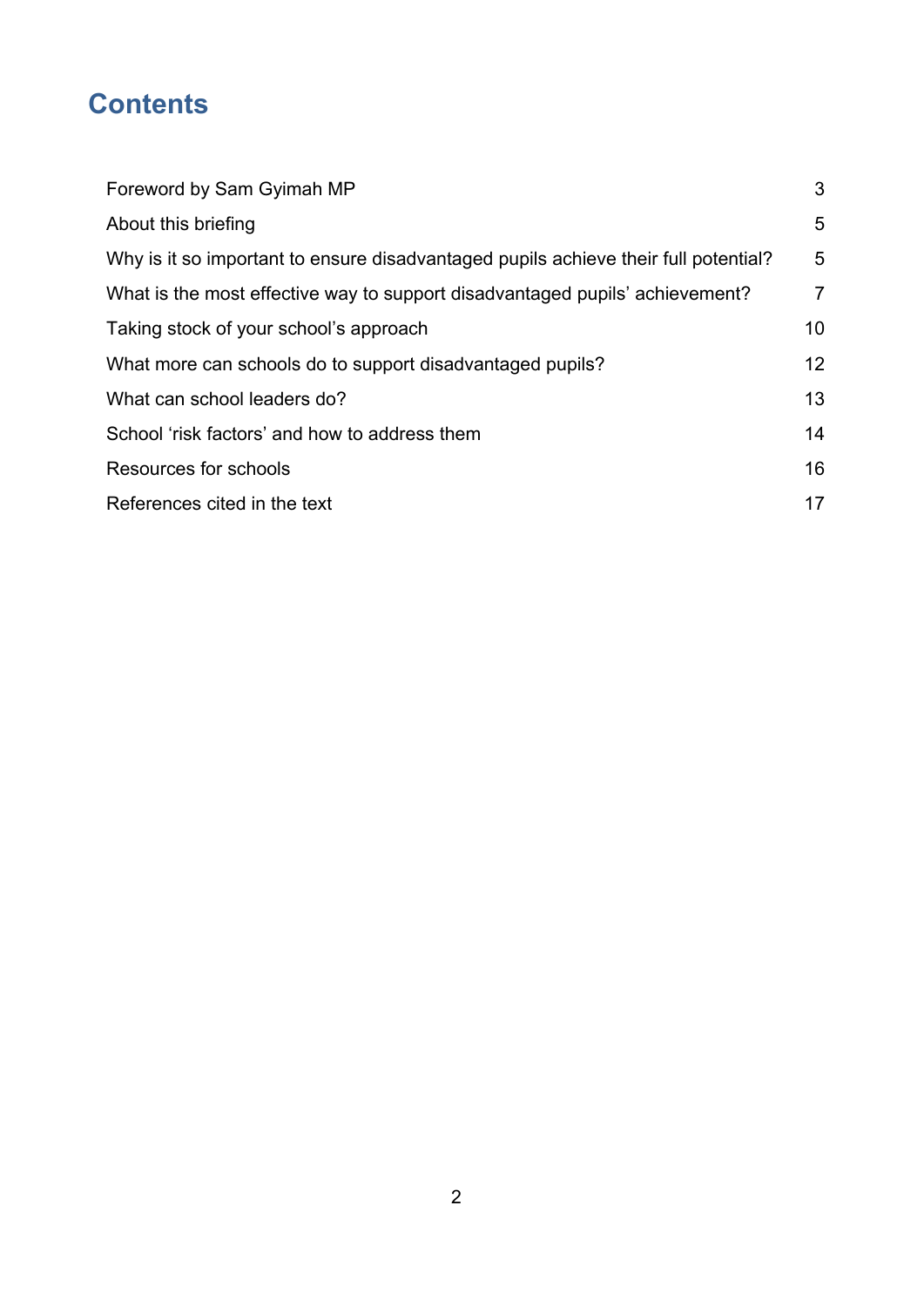

# <span id="page-2-0"></span>**Foreword by Sam Gyimah MP**

As the Minister responsible for the pupil premium, I was delighted to see this headteachers' briefing note, summarising the research conducted by NFER on behalf of the Department for Education. The note is a valuable source of evidence about tackling under-achievement among disadvantaged pupils, and provides us all with an opportunity to consider how to have the greatest impact with pupil premium funding.

The National Audit Office's recent review of funding for disadvantaged pupils recognises the impact of the pupil premium in focusing attention on raising disadvantaged pupils' attainment. It is clear, however, that there is more to do. For example, in 2014, only 36.5 per cent of disadvantaged pupils achieved 5 A\*-C including English and maths GCSEs, compared with 64.0 per cent of other pupils.

As the NFER research shows, many schools are overcoming the barriers to attainment faced by their disadvantaged pupils. The lack of progress in other schools suggests that they are not using their pupil premium funding effectively, especially for their more able disadvantaged pupils. Recent reports published by Ofsted and the Sutton Trust support this view, highlighting that too many disadvantaged pupils who do very well early on later fail to meet their potential in their GCSEs.

Successful schools have a clear vision for what all their pupils will achieve through high quality teaching, with an ethos that reinforces aspiration and attainment for all. They realise the importance of getting the basics right, like attendance and behaviour, and understand that failing to put these building blocks in place will undermine the effectiveness of the pupil premium in raising standards. Successful schools adopt a whole school approach to their use of the pupil premium that delivers on the full potential of every pupil, including nurturing their more able pupils to excel. Successful schools deploy the best staff to support their most disadvantaged pupils, and use their resources to develop the skills and roles of their teachers and teaching assistants.

Irrespective of where a school is on its journey it can always go further. In addition to reflecting on the advice in this briefing I would encourage schools to consider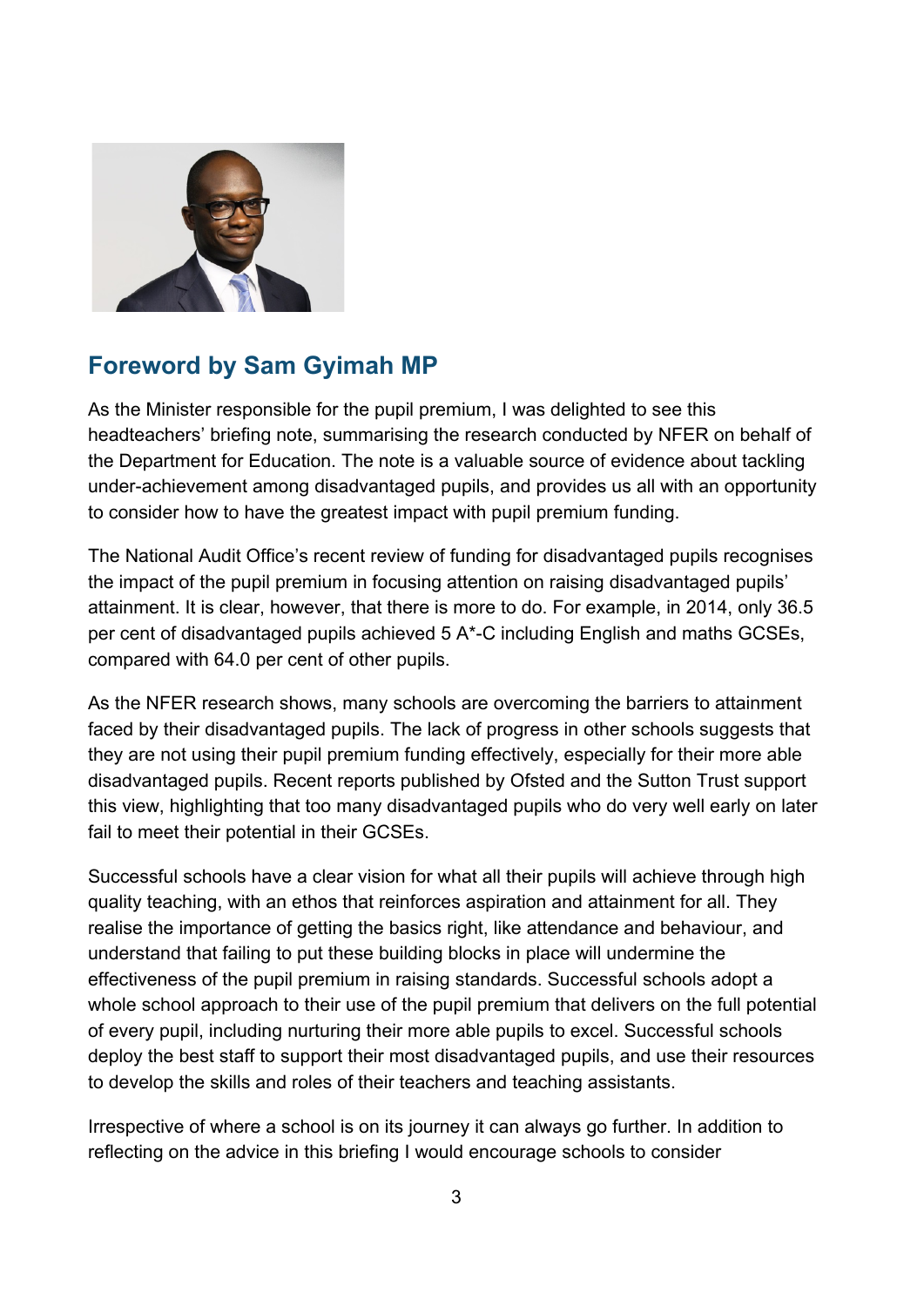commissioning a pupil premium review; the NCTL website maintains a list of reviewers. I also hope that successful schools, including the pupil premium award winners, will look for opportunities to help other schools on their journey, using the pupil premium in ways that raise standards for all.

Julia

**Sam Gyimah MP** 

Parliamentary Under Secretary of State for Childcare and Education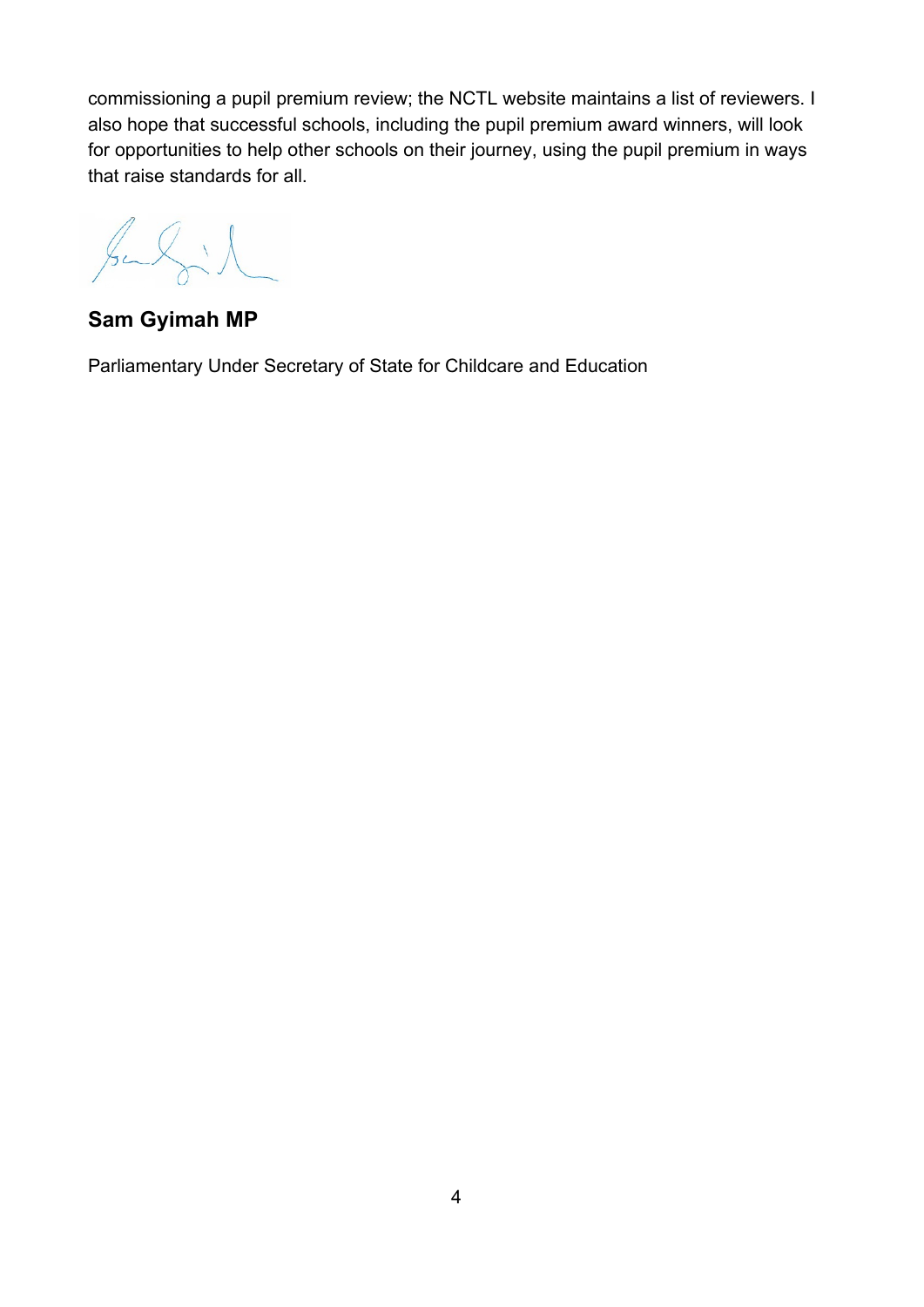# <span id="page-4-0"></span>**About this briefing**

 $\overline{a}$ 

This briefing was written by the National Foundation for Educational Research (NFER) and is based on national research with primary, secondary and special schools across England. The research was conducted for the Department for Education by NFER. The research team analysed national performance data for disadvantaged pupils (defined as pupils eligible for the pupil premium at the time of the research) and identified schools where disadvantaged pupils were making more or less progress than expected, given the characteristics of the pupils and schools. The team sent a survey to more and less successful primary and secondary schools in 2015: 1,329 schools responded to the survey and 49 school leaders from primary, secondary and special schools took part in interviews.

## <span id="page-4-1"></span>**Why is it so important to ensure disadvantaged pupils achieve their full potential?**

The educational performance of pupils from disadvantaged backgrounds (commonly defined in terms of family socio-economic status) is much lower than their peers, and England has a relatively large achievement gap [among countries in the Organization for](http://www.oecd.org/education/school/50293148.pdf)  [Economic Cooperation and Development \(OECD\).](http://www.oecd.org/education/school/50293148.pdf)

There has been good progress in the absolute attainment of poorer children in the last few years, with twice as many pupils eligible for free school meals (FSM) achieving five good GCSEs including English and mathematics in 2013 than in 2005. But the achievement of other pupils has also improved and so the attainment gap has only narrowed slightly. [In 2014,](https://www.gov.uk/government/uploads/system/uploads/attachment_data/file/399005/SFR06_2015_Text.pdf) only 36.5 per cent of disadvantaged pupils achieved 5 A\*-C including English and maths GCSEs, compared with 64.0 per cent of all other pupils.

Recognising the need to improve the performance of disadvantaged pupils, the Government introduced the pupil premium in 2011. This allocates specific funding to schools for each pupil from a disadvantaged background<sup>1</sup>.

Disadvantage has a big influence on pupils' life chances. As the Social Mobility and Child Poverty Commission's 2014 ['State of the Nation'](https://www.gov.uk/government/uploads/system/uploads/attachment_data/file/365765/State_of_Nation_2014_Main_Report.pdf) report highlights, pupils from disadvantaged backgrounds are: twice as likely to be not in education, employment or training (NEET) and at higher risk of ending up in poverty as adults.

<span id="page-4-2"></span><sup>1</sup> Including pupils eligible for FSM within the past six years and pupils looked after by the local authority. For more details of eligibility, please see [https://www.gov.uk/government/publications/2010-to-2015](https://www.gov.uk/government/publications/2010-to-2015-government-policy-education-of-disadvantaged-children/) [government-policy-education-of-disadvantaged-children/](https://www.gov.uk/government/publications/2010-to-2015-government-policy-education-of-disadvantaged-children/)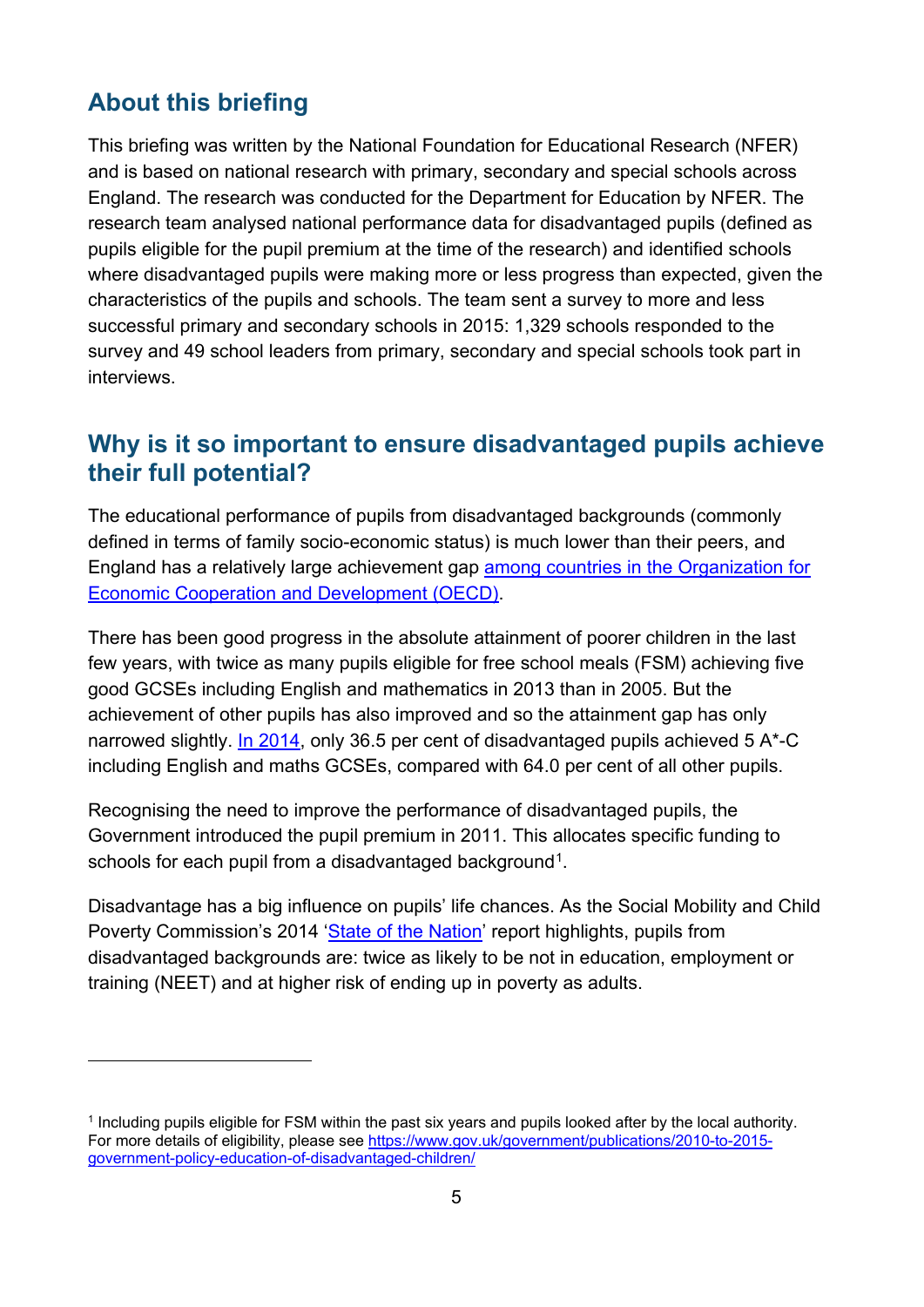Pupils of all abilities are affected. A report published by [the Sutton Trust](http://www.suttontrust.com/researcharchive/missing-talent/) estimates that around 7,000 pupils each year who were in the top ten per cent at age 11 fail to achieve in the top 25 per cent at GCSE: boys and pupils eligible for the pupil premium are most likely to be in this 'missing talent' group.

*Put simply, a child's socio-economic background – things they can't choose like the street they grew up on and how much their parents earn – have too much of an impact on how well they do at school and the choices they have later in life.* 

#### [Teach First](http://www.teachfirst.org.uk/why-we-exist) website

But it doesn't have to be like this. Schools can help break the link between disadvantage and performance by supporting disadvantaged pupils to achieve their full potential.

The following chart illustrates how differently schools perform<sup>2</sup>. The diagonal line shows the relationship between the average attainment of disadvantaged pupils at Key Stage 2 and the attainment of disadvantaged pupils at Key Stage 4.



#### **Figure 1: Secondary school results for disadvantaged pupils**

 $\overline{a}$ 

Source: NFER analysis of national performance data

<span id="page-5-0"></span><sup>&</sup>lt;sup>2</sup> The chart shows results for a representative sample of 400 schools nationally, selected to include schools across the full range of performance. Note that there was a similar range of results among primary schools at Key Stage 2.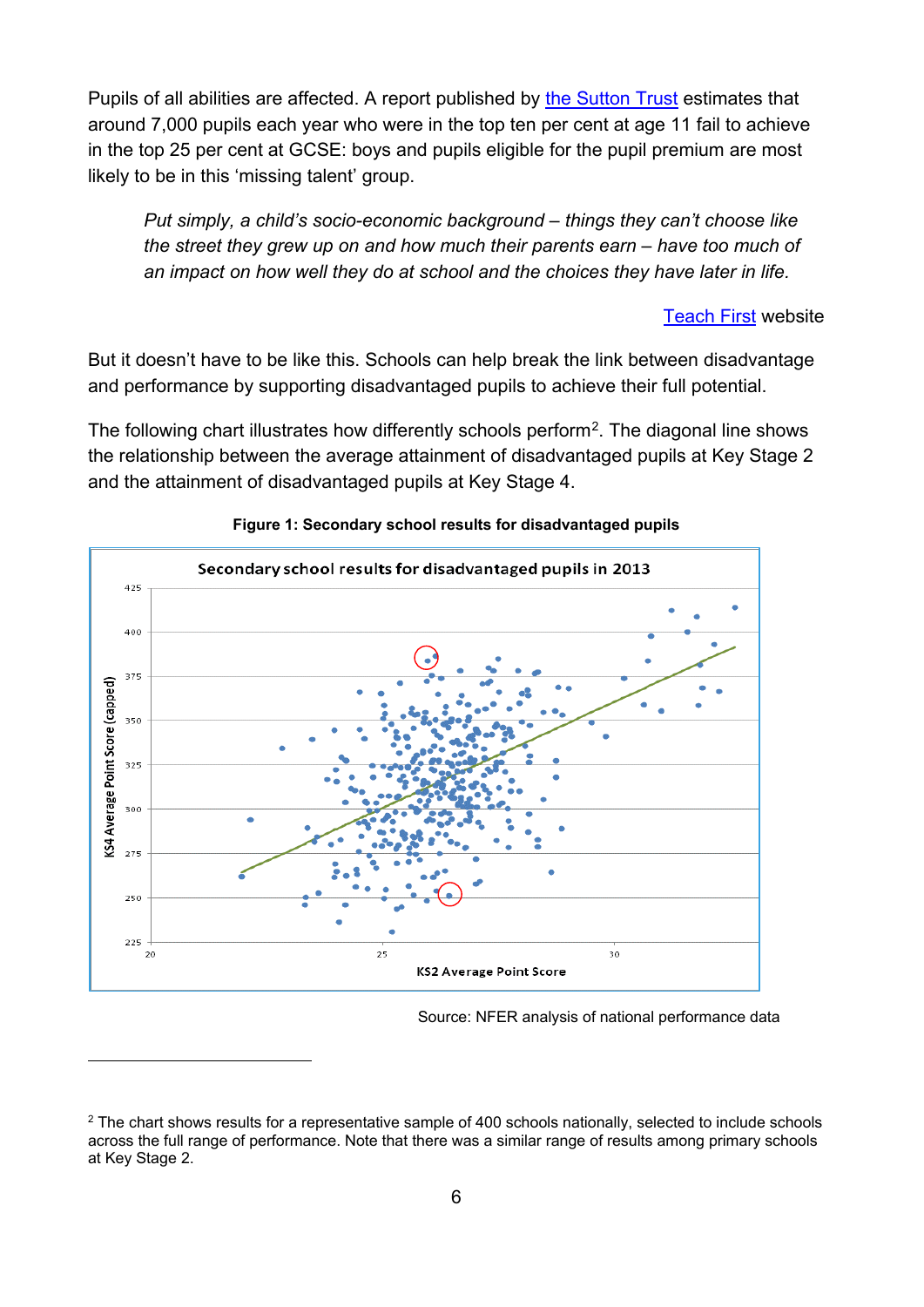Each dot represents a school: the higher the dot is above the diagonal line, the better the progress of their disadvantaged pupils (and the further below the line, the worse the progress of their disadvantaged pupils). The red circles show the large difference in disadvantaged pupils' average attainment in two schools where disadvantaged pupils had similar results at Key Stage 2. This demonstrates that some schools are doing much better than others with a similar intake.

*If all secondary schools did as well as the best performing school with a similar intake (based on attainment at age 11 of pupils entering the school), the number of pupils achieving five good GCSEs including English and maths would be 37 percent higher.*

[Social Mobility Commission \(2014b, p. iv\)](https://www.gov.uk/government/uploads/system/uploads/attachment_data/file/360753/Cracking_the_code_Final.pdf)

## <span id="page-6-0"></span>**What is the most effective way to support disadvantaged pupils' achievement?**

Based on interviews with senior leaders from more and less successful primary, secondary and special schools, the NFER research found that schools which are more successful in promoting high attainment have a number of things in common. It identified seven building blocks of success.



#### **Figure 2: Building blocks for success**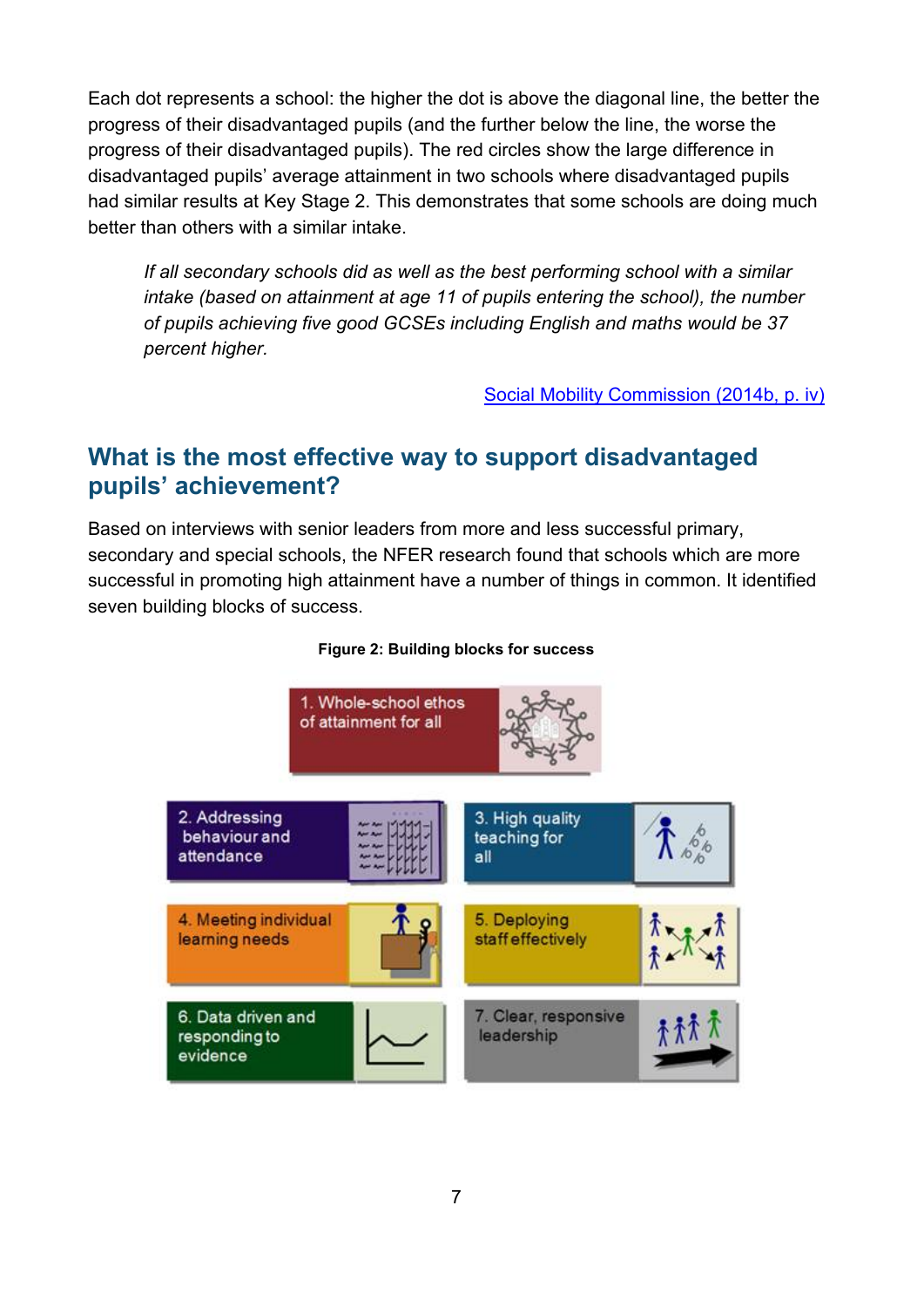#### **1. Whole school ethos of attainment for all**

More successful schools have an ethos of high attainment for all pupils. They view each pupil as an individual and consciously avoid stereotyping disadvantaged pupils by referring to them as a group – they never assume that all disadvantaged pupils face similar barriers or have less potential to succeed.

*Our targets have always been to ensure that groups of disadvantaged students are doing as well as other groups of students.* 

(Assistant headteacher, more successful secondary school)

#### **2. Addressing behaviour and attendance**

Pupils have to be in school and able to pay attention before they can access learning. More successful schools make sure they have really effective behaviour strategies: communicating simple, clear rules and training all staff in behaviour management. They also have strong social and emotional support strategies to help pupils in need of additional support, including through working with their families. Similarly, more successful schools set up rapid response systems to [address poor attendance.](https://www.gov.uk/government/uploads/system/uploads/attachment_data/file/180772/DFE-00036-2012_improving_attendance_at_school.pdf) This includes staff contacting home immediately a pupil fails to arrive on time. If the problem persists, staff work with families to address any barriers they face in getting their children to school.

### **3. High quality teaching for all**

 $\overline{a}$ 

Leaders of more successful schools emphasise the importance of 'quality teaching first'. They aim to provide a consistently high standard, through setting expectations, monitoring performance, tailoring teaching and support to suit their pupils and sharing best practice. This approach is supported by a body of research<sup>[3](#page-7-0)</sup> which has found that good teachers are especially important for pupils from disadvantaged backgrounds.

*For poor pupils the difference between a good teacher and a bad teacher is a whole year's learning.* 

<span id="page-7-0"></span><sup>&</sup>lt;sup>3</sup> See [Sutton Trust \(2011\)](http://www.suttontrust.com/wp-content/uploads/2011/09/2teachers-impact-report-final.pdf) and [Social Mobility Commission \(2014b\)](https://www.gov.uk/government/uploads/system/uploads/attachment_data/file/360753/Cracking_the_code_Final.pdf)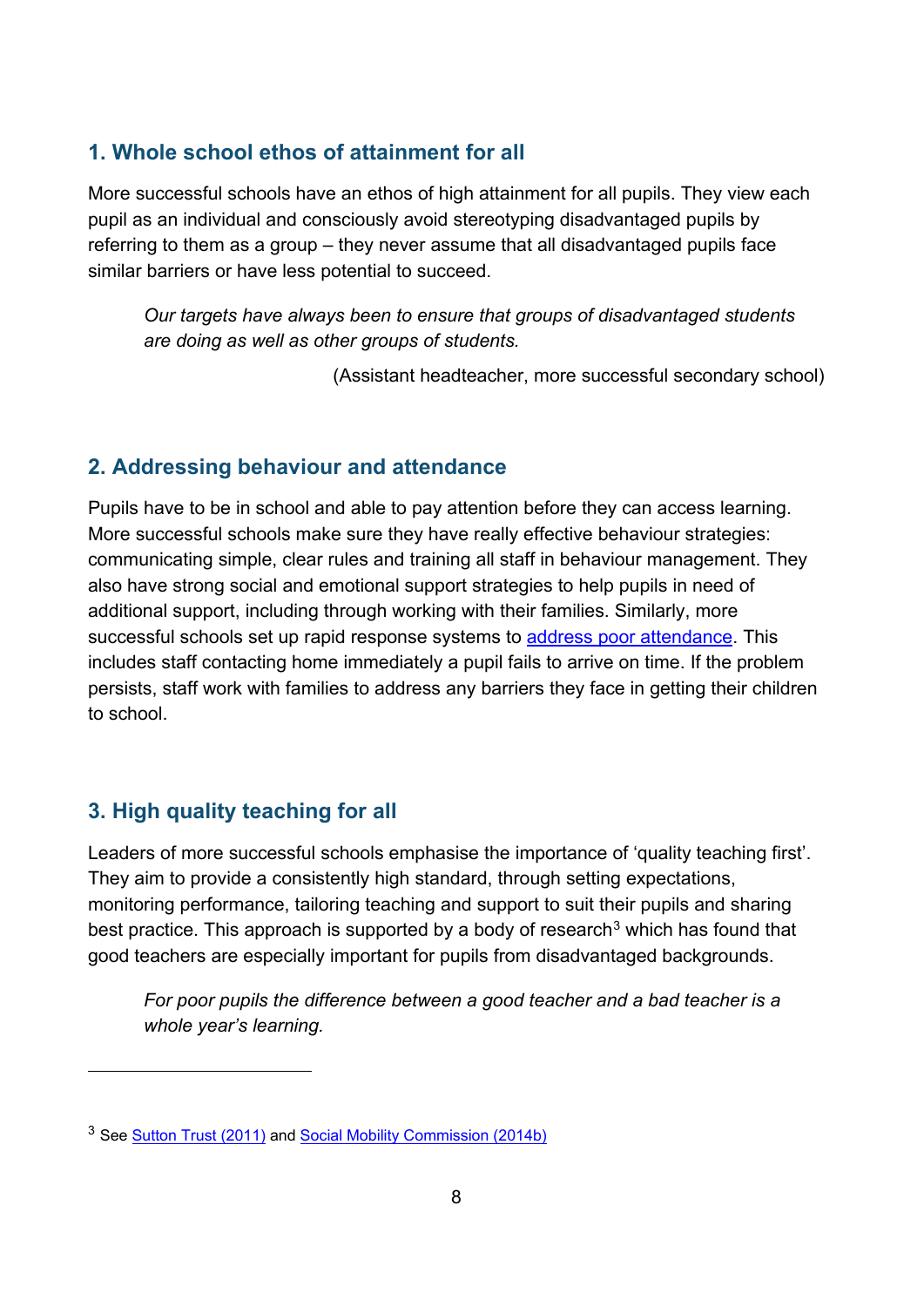#### **4. Meeting individual learning needs**

More successful schools see pupils as individuals, each with their own challenges, talents and interests. Staff work to identify what might help each pupil make the next steps in their learning, whether they are performing below, at, or above expectations. They focus on providing targeted support for under-performing pupils during curriculum time (as well as providing learning support outside school hours). They seek out strategies best suited to addressing individual needs, rather than simply fitting pupils into their existing support strategies. These schools tend to provide both individual support for pupils that have very specific learning needs, and group support for pupils with similar needs.

*Don't just target PP kids. Let them work with other students so there is an impact on both groups; but the group that benefits the most is the PP kids.*

(Headteacher, more successful secondary school)

#### **5. Deploying staff effectively**

More successful schools identify the strengths of each member of staff and find the best ways to use them. They are quick to spot potential and 'grow their own staff'. They devolve as much responsibility as possible to frontline staff and deploy their best teachers to work with pupils who need the most support, such as those in the lower sets. They ensure that teaching assistants (TAs) are well trained in supporting pupils' learning as well as in specific learning interventions, so [TAs can provide effective support](https://educationendowmentfoundation.org.uk/uploads/pdf/TA_Guidance_Report_Interactive.pdf) to individual pupils or small groups. They also ensure strong teamwork between teachers and support staff.

#### **6. Data driven and responding to evidence**

More successful schools use data to identify pupils' learning needs at every opportunity – when pupils join the school, during regular reviews of progress and during day-to-day teaching. They review progress every few weeks, spot any signs of underperformance and address them quickly. Teachers engage with the data themselves: they input, analyse and use it to underpin their teaching. More successful schools have a consistent marking scheme which recognises pupils' achievements and sets out the next steps in their learning. Pupils are given time to review their feedback and discuss their progress with teachers. More successful schools also monitor the success of their support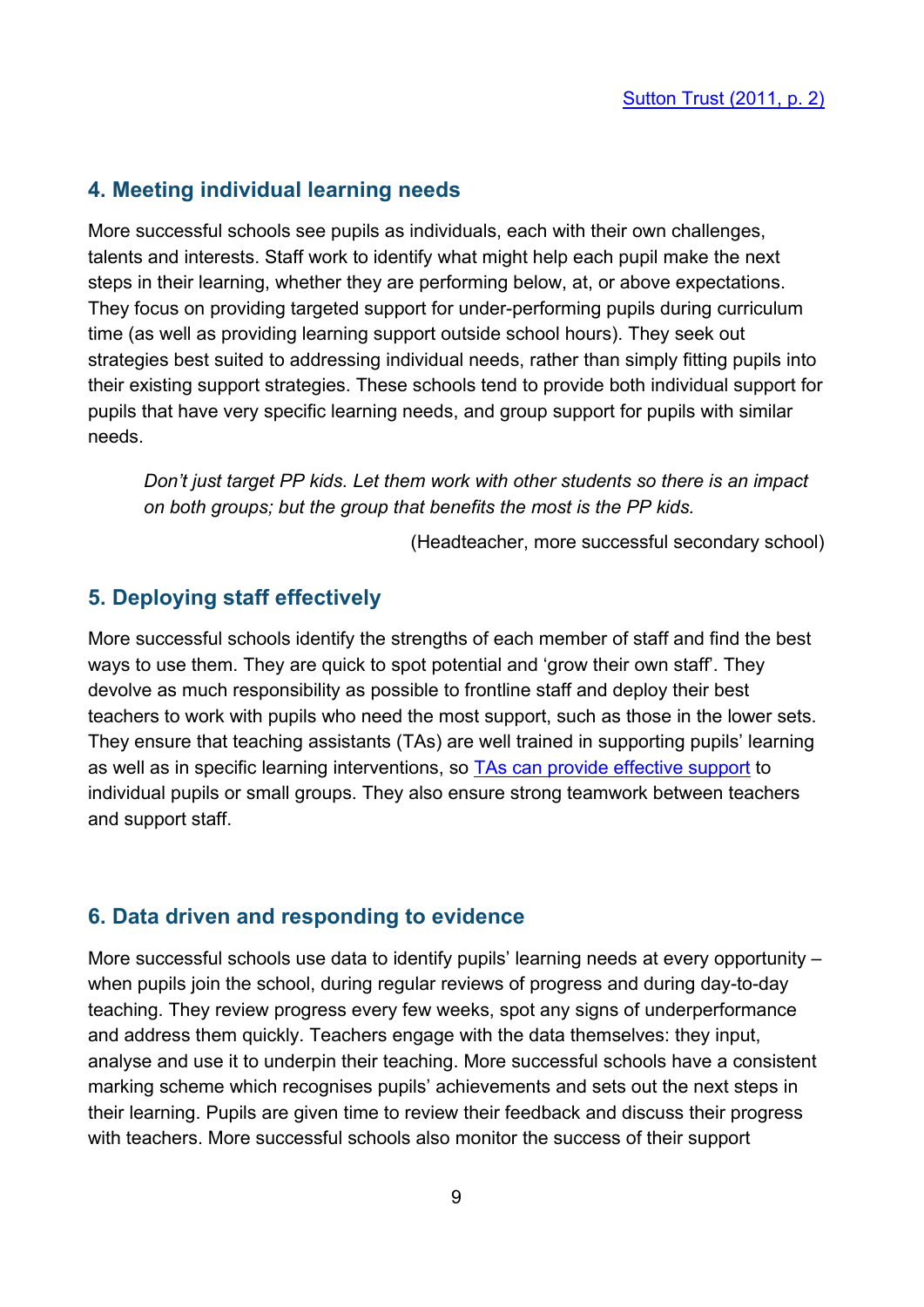strategies and make evidence-based decisions about whether these are proving effective, need adjustment or should be replaced.

#### **7. Clear, responsive leadership**

Senior leaders in more successful schools ensure that staff are willing to do whatever it takes to help each pupil to succeed. They hold every staff member accountable for pupils' progress. They train staff to provide high quality feedback to pupils and adopt the same approach themselves when providing feedback to staff.

*We have a culture of transparency and active learning, so when I do school walks and lesson observations I give feedback instantly, on the spot in a constructive way, the same as I'd expect them to be doing for students. Teachers are important learners in our school too.* 

(Senior leader, more successful secondary school)

Senior leaders in more successful schools tend to share their thinking and work collaboratively with staff, pupils, parents, families and the local community. They ensure their schools are linked into a number of networks such as local school clusters, teaching school networks, online forums and national education events. They constantly seek out new ideas and put systems in place for staff to share best practice.

# <span id="page-9-0"></span>**Taking stock of your school's approach**

Leaders of more successful schools typically described embarking on their improvement journey some years ago. Several started by referring to the EEF/Sutton Trust Teaching and Learning Toolkit.

*We've talked through the ideas in* [the Toolkit](https://educationendowmentfoundation.org.uk/toolkit/toolkit-a-z/arts-participation/) *together. I want them [staff] to really think about ideas and what would work with our pupils. From the start I was really driving this change, but I knew it was no good unless I took them all with me.*

(Senior leader, more successful secondary school)

Based on survey responses and interviews linked to performance results, the research identified common elements in a school's 'pathway' to success.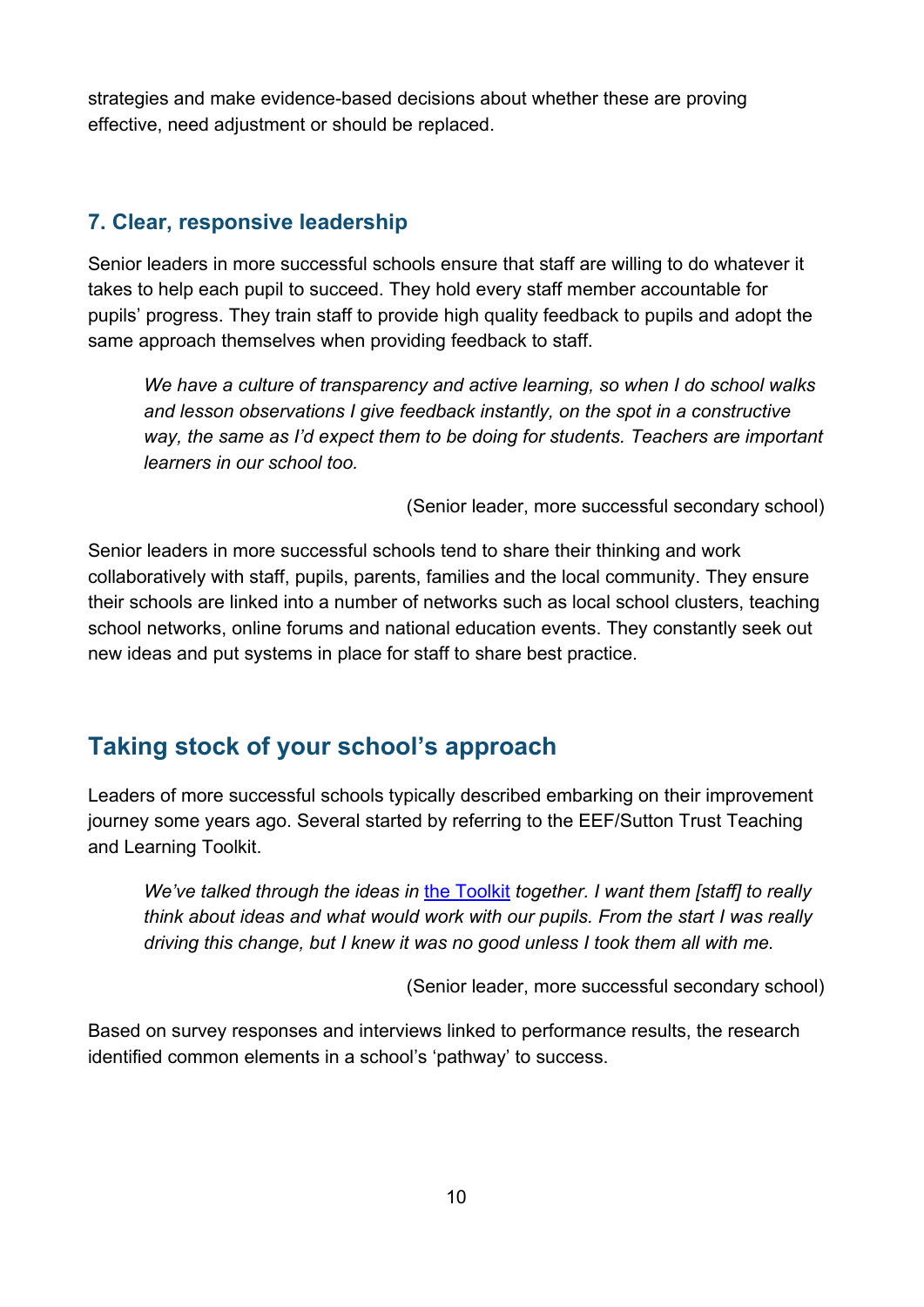#### **Figure 3: Schools' pathways to success in raising the attainment of disadvantaged pupils**

| BASIC                  | Ad  |
|------------------------|-----|
|                        | pu  |
| Promote ethos of       |     |
| achievement for all    | Fn  |
|                        | ar  |
| Address attendance     | im  |
| and behaviour          | sta |
|                        | thı |
| Establish quality      |     |
| teaching and develop   | He  |
| TAs                    | da  |
|                        | m   |
|                        | de  |
| Engage with external   |     |
| evidence of what       |     |
| works and choose       | All |
| appropriate strategies | sta |
|                        | re  |
| Support pupils'        |     |

social/emotional needs alongside teaching and leaming strategies

## **INTERMEDIATE**

Idress individual pil learning needs

sure all strategies e beina plemented to a high andard, including ough staff training

lp all staff to use ta effectively and ake evidence-based cisions

locate time for joint aff planning and view

Instil accountability for raising attainment at all levels of the school

Support metacognition and independent learning

**EMBEDDED** 

Introduce collaborative and peer learning

Assess pupils' attainment on entry and intervene early to address learning needs

**Ensure Assessment** for Learning systems are embedded

Constantly review impact of interventions and modify them

Share learning between staff

#### **CONTINUED**

#### **DEVELOPMENT**

Set even higher expectations for all pupils

Develop existing strategies still further

Work with neighbouring schools to raise standards

Learn from and contribute to national networks

Staff continue to learn, develop ideas and improve attainment for all

**Timescale (3-5 years)** 

Leaders in more successful schools know that there are no simple or quick answers to helping disadvantaged pupils achieve their potential.

*We needed to find an approach that worked for everyone [individually]. And then we needed the confidence to follow that course, give it a go and keep a close eye on it so we could change anything which wasn't working out.* 

(Senior leader, more successful primary school)

Not everything they had tried had been successful and changes had not paid off overnight – but they had a shared focus on the issue and a determination to address it. Less successful schools were at an earlier stage in this journey, still grappling with some of the issues that more successful schools had already addressed.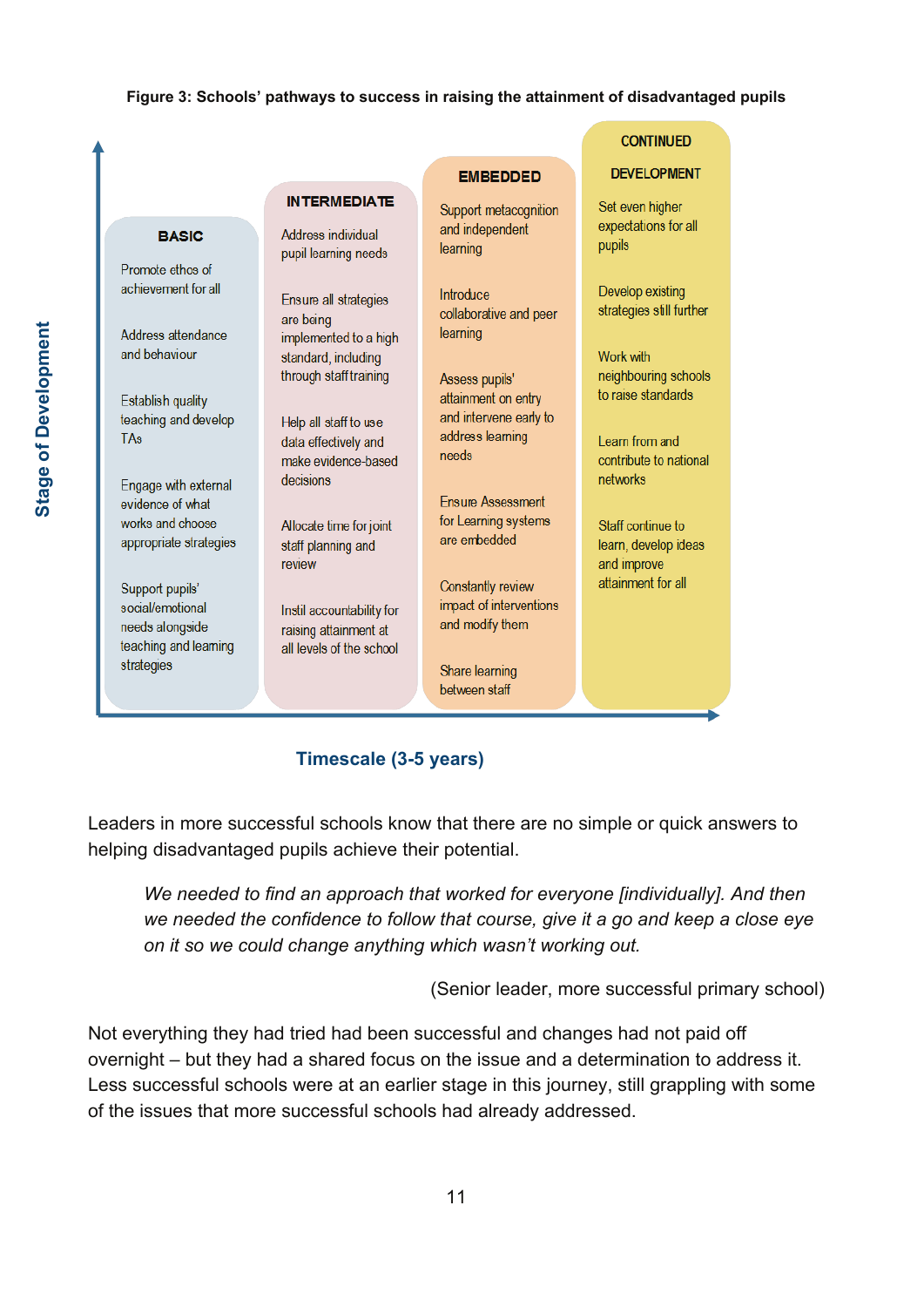One of the common starting points is to focus on attendance and behaviour alongside high quality teaching, as part of a whole-school commitment to helping each pupil to succeed. Schools at an intermediate stage have taken several of the actions associated with more successful practice, but these have yet to become established as part of their systems and practice. They are focusing on addressing individual pupils' needs, improving the quality of their support strategies and starting to get to grips with their data. The third stage requires schools to embed their strategies throughout the school. This enables them to focus more strongly on early intervention, lessening the need for intensive 'drilling' for pupils approaching their end of key stage assessments.

*This is the first school that [a new teacher] had ever worked in where the children actually came into Year 6 and were on track.* 

(Senior leader, more successful primary school)

Metacognition (i.e. teaching pupils to be aware of and understand their own thought processes), collaborative learning and peer tutoring strategies feature in the third stage, as these tend to be associated with schools at a later stage on the pathway to success. These strategies have [good evidence of effectiveness](https://educationendowmentfoundation.org.uk/toolkit/toolkit-a-z/) and are inexpensive, yet they are used by a relatively low proportion of schools. At the final stage, schools are in a position to continually seek opportunities for improvement, contribute to local and national networks and share their learning with other schools. Even though their disadvantaged pupils are achieving good results, they continue to challenge themselves and are keen to develop their systems and approaches still further.

# <span id="page-11-0"></span>**What more can schools do to support disadvantaged pupils?**

Schools can respond to the complexity of disadvantaged pupils' needs by tackling the challenge at three levels:

- 1. A whole-school approach promoting learning which sets high aspirations for all pupils
- 2. Strategies to identify and support under-performing pupils (not just low attainers)
- 3. Strategies specifically targeted at supporting pupils from disadvantaged backgrounds.

It's not just what you do; it's also the way that you do it. Schools can improve their effectiveness by focusing on the depth and quality of their support strategies. The Pupil Premium Awards provide [case studies of good practice.](http://www.pupilpremiumawards.co.uk/ppawards2015/2013) Here are some examples from our research.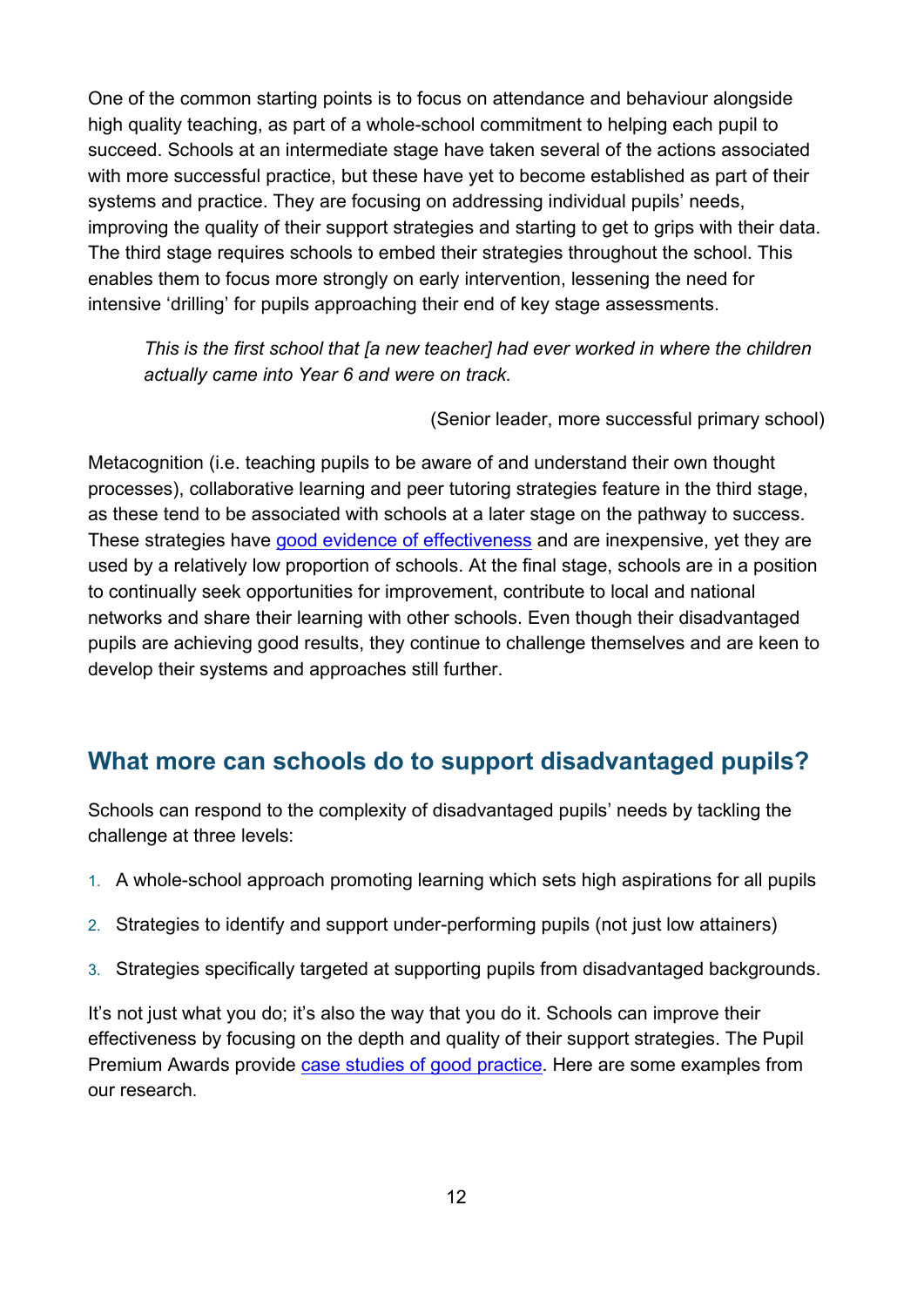#### **Table 1: Support strategies for schools**

| <b>Small group additional teaching</b>                                                                                                                                                            |                                                                                                                                                                                                                                                       |  |  |
|---------------------------------------------------------------------------------------------------------------------------------------------------------------------------------------------------|-------------------------------------------------------------------------------------------------------------------------------------------------------------------------------------------------------------------------------------------------------|--|--|
| Less successful school                                                                                                                                                                            | More successful school                                                                                                                                                                                                                                |  |  |
| Struggling pupils are taken out of<br>English lessons to work on an online<br>literacy programme, supervised by a TA<br>who has received no specific training.                                    | Pupils with similar needs are withdrawn<br>from alternating non-core curriculum<br>lessons for tailored support from a TA<br>trained in literacy interventions.                                                                                       |  |  |
| <b>Parental involvement</b>                                                                                                                                                                       |                                                                                                                                                                                                                                                       |  |  |
| <b>Less successful school</b>                                                                                                                                                                     | More successful school                                                                                                                                                                                                                                |  |  |
| Staff provide pupils with homework<br>books showing the day's assignments.<br>Pupils take the books home. There is<br>space for teachers and parents to leave<br>comments about pupils' progress. | Higher level teaching assistants (HLTAs)<br>visit community centres to talk to parents<br>about the importance of learning. They<br>show parents the curriculum pupils are<br>covering and explain how parents can<br>support their child to achieve. |  |  |
| Improving feedback between teachers and pupils                                                                                                                                                    |                                                                                                                                                                                                                                                       |  |  |
| <b>Less successful school</b>                                                                                                                                                                     | More successful school                                                                                                                                                                                                                                |  |  |
| Teachers give pupils grades for their<br>work.                                                                                                                                                    | The school has developed marking<br>schemes which identify each pupil's<br>strengths, areas to focus on and next<br>steps. Pupils have time allotted during<br>the lesson or tutor time to respond to the<br>feedback and discuss it with teachers.   |  |  |

## <span id="page-12-0"></span>**What can school leaders do?**

Leaders can adopt specific behaviours to improve outcomes for disadvantaged pupils in their school.

**Set expectations**. Senior leaders in more successful schools consistently communicate their expectation that all pupils have the potential to succeed and the school will help all pupils to achieve their full potential. They expect commitment from staff and pupils alike. They follow through by observing teaching and checking on pupil progress.

*It is about all staff knowing who their students are and having high aspirations for them*.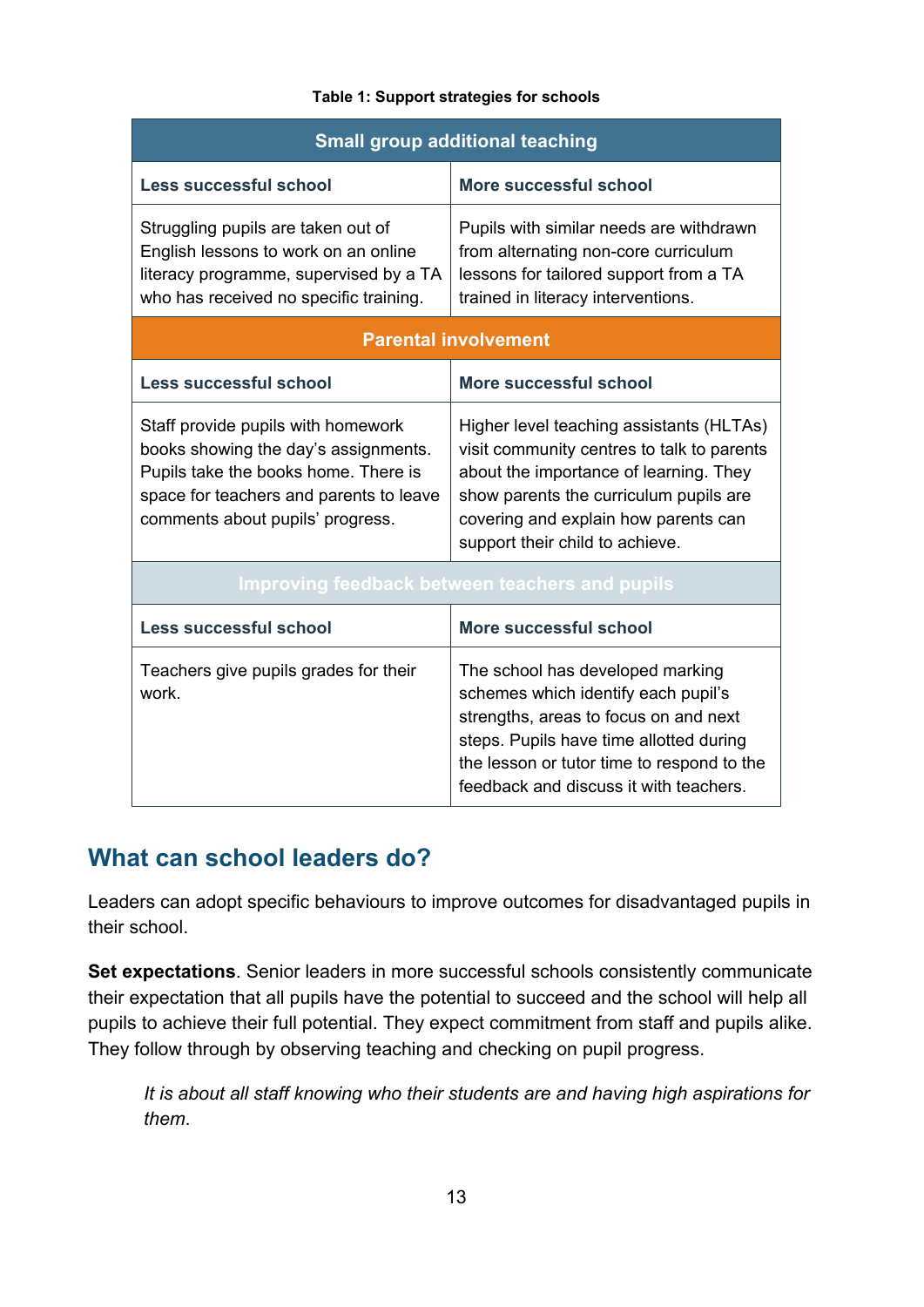**Lead by example and accept no excuses.** Senior leaders in more successful schools reinforce the urgency and importance of support for disadvantaged pupils. They set a culture of openness and high performance, do not accept excuses and encourage staff to work through any barriers to success.

**Invest in staff.** Leaders in more successful schools ensure their staff have the skills and training to take on more specialist roles.

*Spend it [the pupil premium] on CPD... that is where you'll see the biggest impact because those are the people that are spending the most of the time with the students and they need to know how to be able to teach them.* 

(Deputy headteacher, more successful secondary school)

**Make creative, evidence-based decisions.** Leaders in more successful schools make decisions based on a detailed understanding of their pupils' needs. They adopt the strategies that they think will have the greatest impact, rather than prioritising their ability to account for their school's spending on disadvantaged pupils. They have the confidence to find creative solutions, and to focus on underpinning improvements to the quality of teaching, where necessary.

*What I wanted to achieve was changing the culture… It wasn't just focusing on short term approaches that would probably get results…in the short term… It was actually saying don't focus on behaviour, focus on learning.*

(Head teacher, more successful special school)

# <span id="page-13-0"></span>**School 'risk factors' and how to address them**

As well as identifying the importance of leadership, the research revealed certain school features that are associated with a higher risk of underperformance among disadvantaged pupils. These include: schools with a lower proportion of disadvantaged pupils; schools with larger year groups; and schools where pupils have lower results on entry. Here are some suggestions about why these factors are associated with underperformance and how schools can respond.

• In schools with a lower proportion of disadvantaged pupils and/or larger year groups, there is a danger that disadvantaged pupils may be getting 'lost' in the system. Potential solutions include improved monitoring of progress and providing individualised learning support for disadvantaged pupils.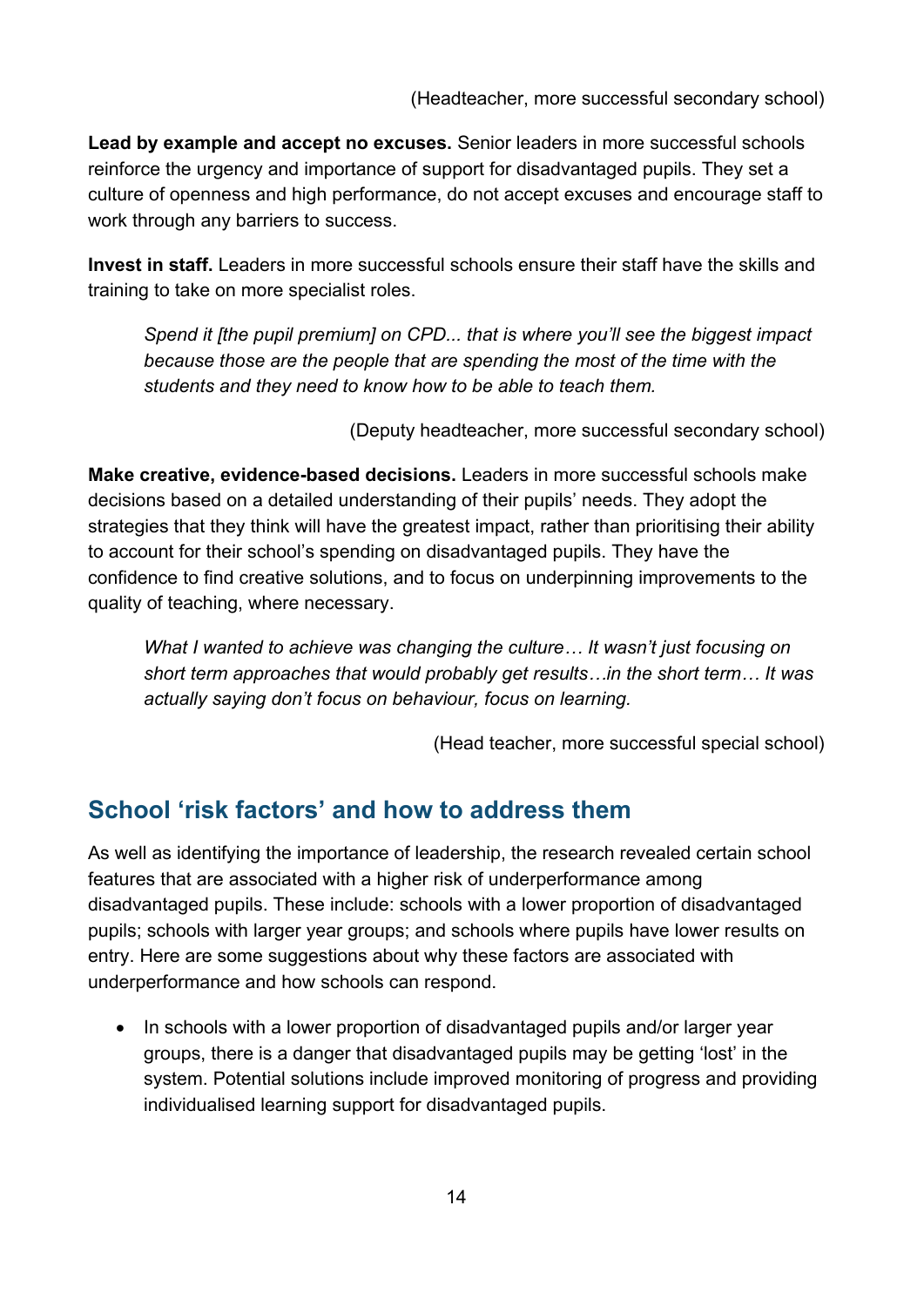- In schools with a small number of disadvantaged pupils, staff may have lower expectations of these pupils or conversely avoid exploring their barriers to learning for fear of stigmatising them. These schools are also likely to have less additional funding. Potential solutions include addressing low expectations for children from disadvantaged backgrounds and using inexpensive support strategies such as improving feedback to pupils, peer tutoring and collaborative learning.
- Low attainment in Key Stages 1 and 2 is a strong risk factor for disadvantaged pupils' later attainment. Early identification and intervention are therefore vital to help disadvantaged pupils achieve. Schools need to identify low performance on entry and regularly review individual pupils' performance so they can respond quickly to provide effective support.

#### **Here are some things you could do next:**

- Find out where your school ranks among schools with similar intakes
- Review your school's development: do you have all seven building blocks in place?
- Interrogate your own data what is it telling you about the success of your current support strategies for disadvantaged pupils of all abilities?
- Look at the 'pathways to success' diagram and decide which stage best describes your school. Taking account of your own school's needs and characteristics, are there actions in earlier stages that you might have missed out? Can you take some of the actions in the next stage?
- Consider your own behaviour and actions as a leader: how can you best model and communicate your vision of success for all?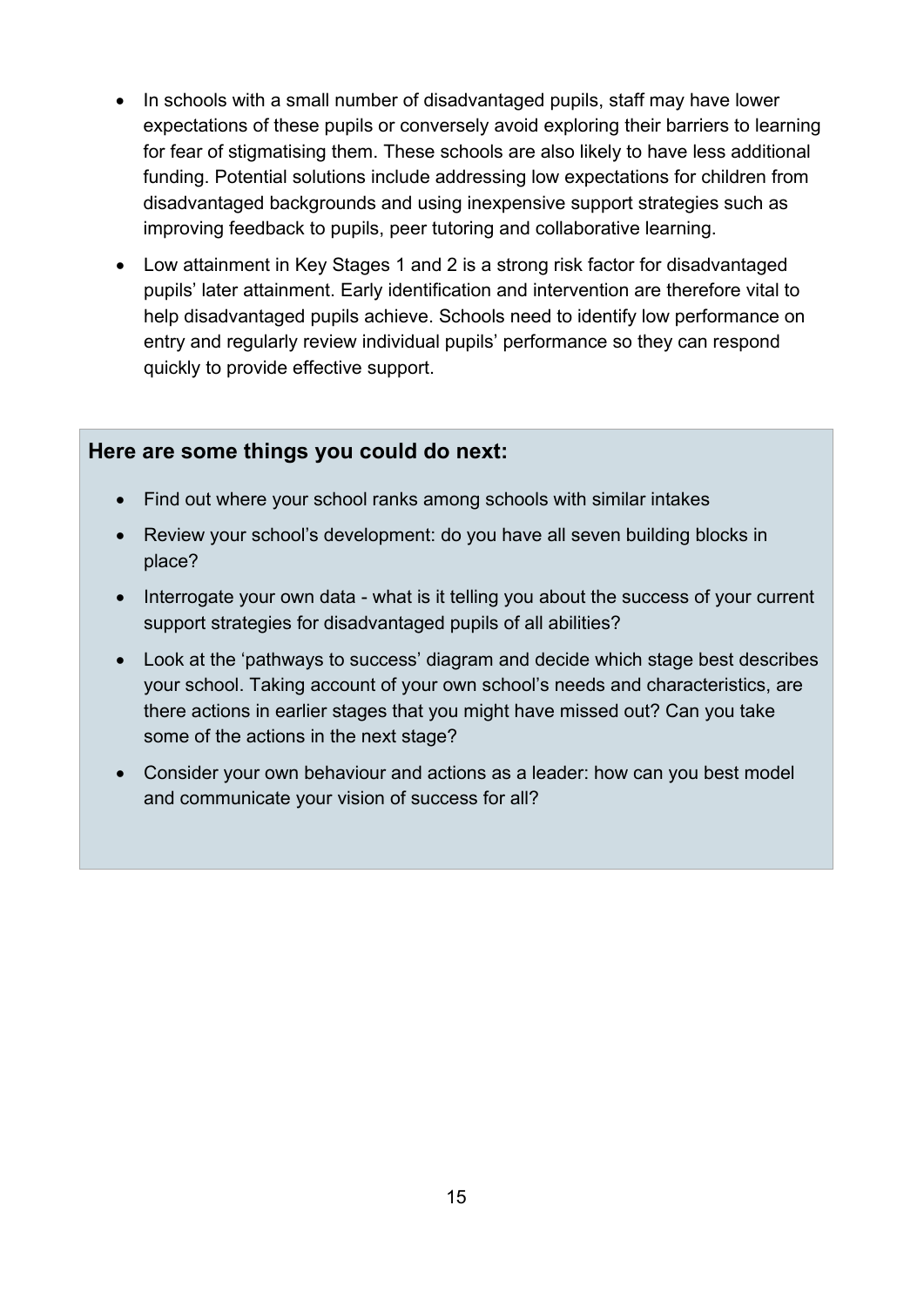# <span id="page-15-0"></span>**Resources for schools**

Use the families of schools tool to compare your disadvantaged pupils' results with those in similar primary and secondary schools: <https://educationendowmentfoundation.org.uk/toolkit/families-of-schools/>

See how your pupils are performing in relation to national results, using the Ofsted School Data Dashboard, which includes measures for disadvantaged pupils and low attainers in special schools:

<http://dashboard.ofsted.gov.uk/dash.php?urn=125473>

Use the Sutton Trust/EEF Teaching and Learning Toolkit to identify evidence-based strategies for raising attainment: <https://educationendowmentfoundation.org.uk/toolkit/toolkit-a-z/>

Use the Pupil Premium Review Guide to plan, commission and respond to an independent review of your pupil premium funding: [http://tscouncil.org.uk/wp](http://tscouncil.org.uk/wp-content/uploads/2014/11/Pupil-Premium-Review-Guide-v1-2.pdf)[content/uploads/2014/11/Pupil-Premium-Review-Guide-v1-2.pdf](http://tscouncil.org.uk/wp-content/uploads/2014/11/Pupil-Premium-Review-Guide-v1-2.pdf)

Refer to the following Ofsted reports on schools' use of the pupil premium:

Ofsted (2013). *The Pupil Premium: How Schools are Spending the Funding Successfully to Maximise Achievement* [online]. Available:

[https://www.gov.uk/government/uploads/system/uploads/attachment\\_data/file/413197/Th](https://www.gov.uk/government/uploads/system/uploads/attachment_data/file/413197/The_Pupil_Premium_-_How_schools_are_spending_the_funding.pdf) e Pupil Premium - How schools are spending the funding.pdf

Ofsted (2014). *The Pupil Premium: an Update* [online]. Available: [https://www.gov.uk/government/uploads/system/uploads/attachment\\_data/file/379205/Th](https://www.gov.uk/government/uploads/system/uploads/attachment_data/file/379205/The_20pupil_20premium_20-_20an_20update.pdf) [e\\_20pupil\\_20premium\\_20-\\_20an\\_20update.pdf](https://www.gov.uk/government/uploads/system/uploads/attachment_data/file/379205/The_20pupil_20premium_20-_20an_20update.pdf) 

Use the Pupil Premium Awards case studies to find out how the most successful schools are spending their funding to raise disadvantaged pupils' attainment: <http://www.pupilpremiumawards.co.uk/ppawards2015/2013>

You can find the full details of the research underpinning this briefing on the DfE and NFER websites: [www.gov.uk/government/publications](http://www.gov.uk/government/publications) and [www.nfer.ac.uk/publications/PUPP01](http://www.nfer.ac.uk/publications/PUPP01)

MacLeod, S., Sharp, C., Bernadinelli, D., Skipp, A. and Higgins S. (2015). *Supporting the Attainment of Disadvantaged Pupils: Articulating Success and Good Practice*. Research Brief.

MacLeod, S., Sharp, C., Bernadinelli, D., Skipp, A. and Higgins S. (2015). *Supporting the Attainment of Disadvantaged Pupils: Articulating Success and Good Practice*. Research Report.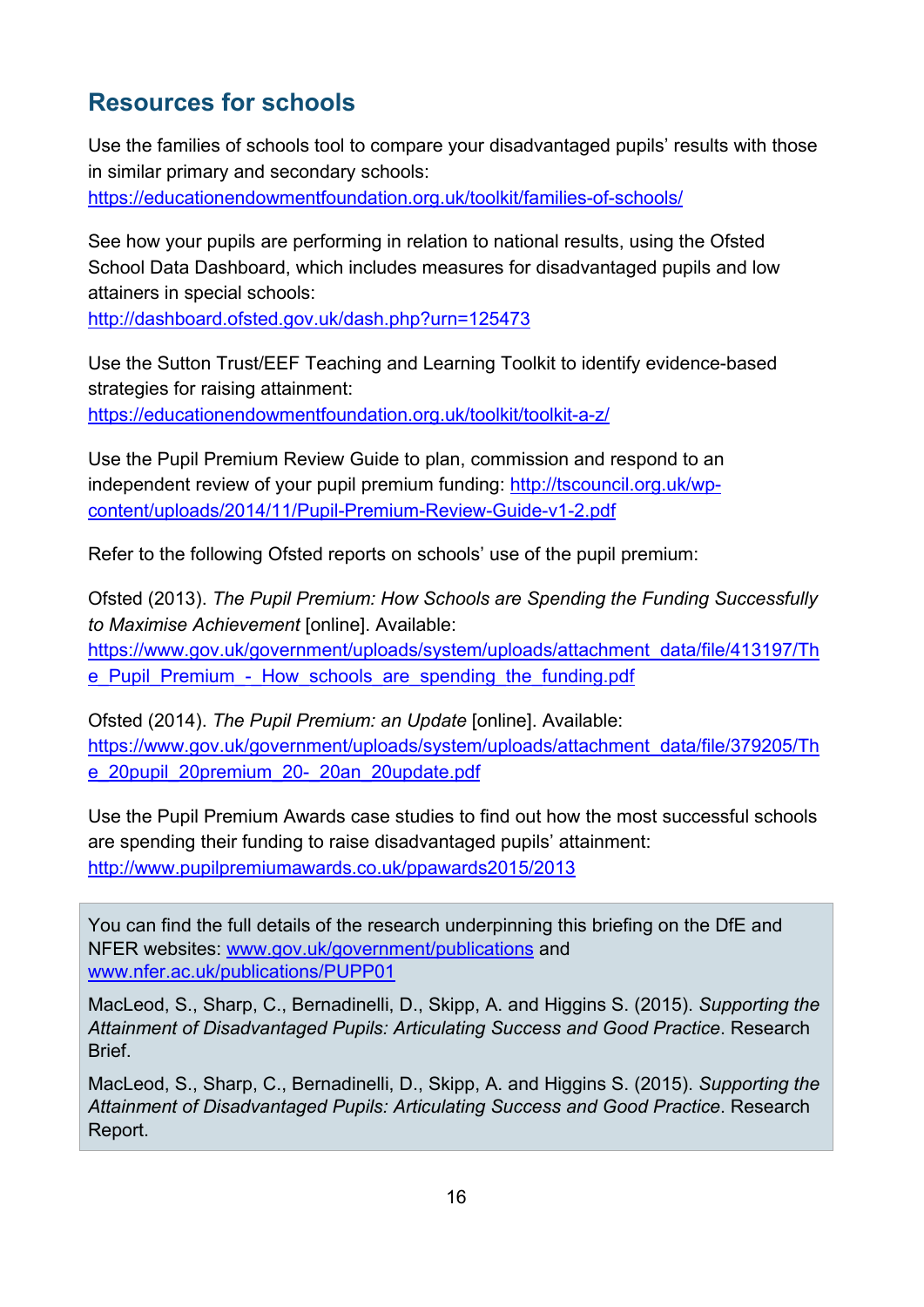# <span id="page-16-0"></span>**References cited in the text**

Allen, R. (2015). *Missing Talent* (Research Brief Edition 5: June 2015). London: The Sutton Trust [online]. Available: [http://www.suttontrust.com/wp](http://www.suttontrust.com/wp-content/uploads/2015/06/Missing-Talent-final-june.pdf)[content/uploads/2015/06/Missing-Talent-final-june.pdf](http://www.suttontrust.com/wp-content/uploads/2015/06/Missing-Talent-final-june.pdf) [13 October, 2015].

Department for Education (2015). GCSE and Equivalent Attainment by Pupil Characteristics, 2013 to 2014 (Revised) (Statistical First Release 06/2015) [online]. Available:

[https://www.gov.uk/government/uploads/system/uploads/attachment\\_data/file/399005/SF](https://www.gov.uk/government/uploads/system/uploads/attachment_data/file/399005/SFR06_2015_Text.pdf) R06 2015 Text.pdf [13 October, 2015].

Dunford, J. and Teaching Schools Council (2014). *Effective Pupil Premium Reviews: a Guide Developed by the Teaching Schools Council and Sir John Dunford, Pupil Premium Champion.* London: DfE [online]. Available: [http://tscouncil.org.uk/wp](http://tscouncil.org.uk/wp-content/uploads/2014/11/Pupil-Premium-Review-Guide-v1-2.pdf)[content/uploads/2014/11/Pupil-Premium-Review-Guide-v1-2.pdf](http://tscouncil.org.uk/wp-content/uploads/2014/11/Pupil-Premium-Review-Guide-v1-2.pdf) [13 October, 2015].

Education Endowment Foundation (2015). *Families of School Data* [online]. Available: <https://educationendowmentfoundation.org.uk/toolkit/families-of-schools/> [13 October, 2015].

Higgins, S., Katsipataki, M., Coleman, R., Henderson, P., Major, L.E. and Coe, R. (2014). *The Sutton Trust-Education Endowment Foundation Teaching and Learning Toolkit.*  London: Education Endowment Foundation [online]. Available: <https://educationendowmentfoundation.org.uk/toolkit> [13 October, 2015].

MacLeod, S., Sharp, C., Bernadinelli, D., Skipp, A. and Higgins S. (2015). *Supporting the Attainment of Disadvantaged Pupils: Articulating Success and Good Practice*. Research Brief. [www.gov.uk/government/publications](http://www.gov.uk/government/publications)

MacLeod, S., Sharp, C., Bernadinelli, D., Skipp, A. and Higgins S. (2015). *Supporting the Attainment of Disadvantaged Pupils: Articulating Success and Good Practice*. Research Report. [www.gov.uk/government/publications](http://www.gov.uk/government/publications)

OECD (2012), *Equity and Quality in Education: Supporting Disadvantaged Students and Schools.* Paris: OECD Publishing [online]. Available: <http://www.oecd.org/education/school/50293148.pdf> [13 October, 2015].

Sharples, J., Wester, R. and Blatchford, P. (2015). *Making Best Use of Teaching Assistants: Guidance Report.* London: Education Endowment Foundation [online]. Available:

[https://educationendowmentfoundation.org.uk/uploads/pdf/TA\\_Guidance\\_Report\\_Interact](https://educationendowmentfoundation.org.uk/uploads/pdf/TA_Guidance_Report_Interactive.pdf) [ive.pdf](https://educationendowmentfoundation.org.uk/uploads/pdf/TA_Guidance_Report_Interactive.pdf) [13 October, 2015].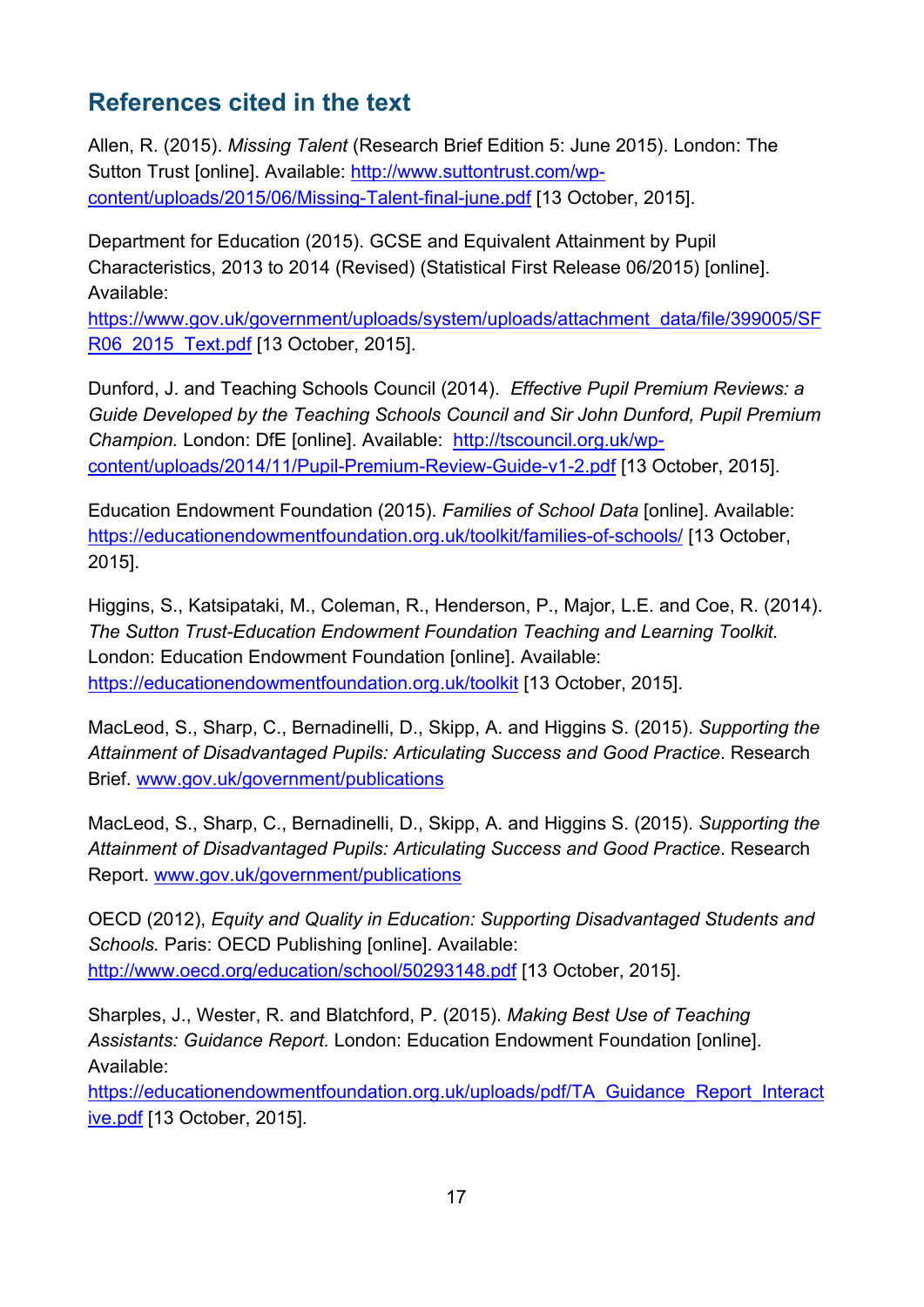Social Mobility and Child Poverty Commission (2014a). *State of the Nation 2014: Social Mobility and Child Poverty in Great Britain.* London: The Stationery Office [online]. Available:

[https://www.gov.uk/government/uploads/system/uploads/attachment\\_data/file/365765/St](https://www.gov.uk/government/uploads/system/uploads/attachment_data/file/365765/State_of_Nation_2014_Main_Report.pdf) [ate\\_of\\_Nation\\_2014\\_Main\\_Report.pdf](https://www.gov.uk/government/uploads/system/uploads/attachment_data/file/365765/State_of_Nation_2014_Main_Report.pdf) [13 October, 2015].